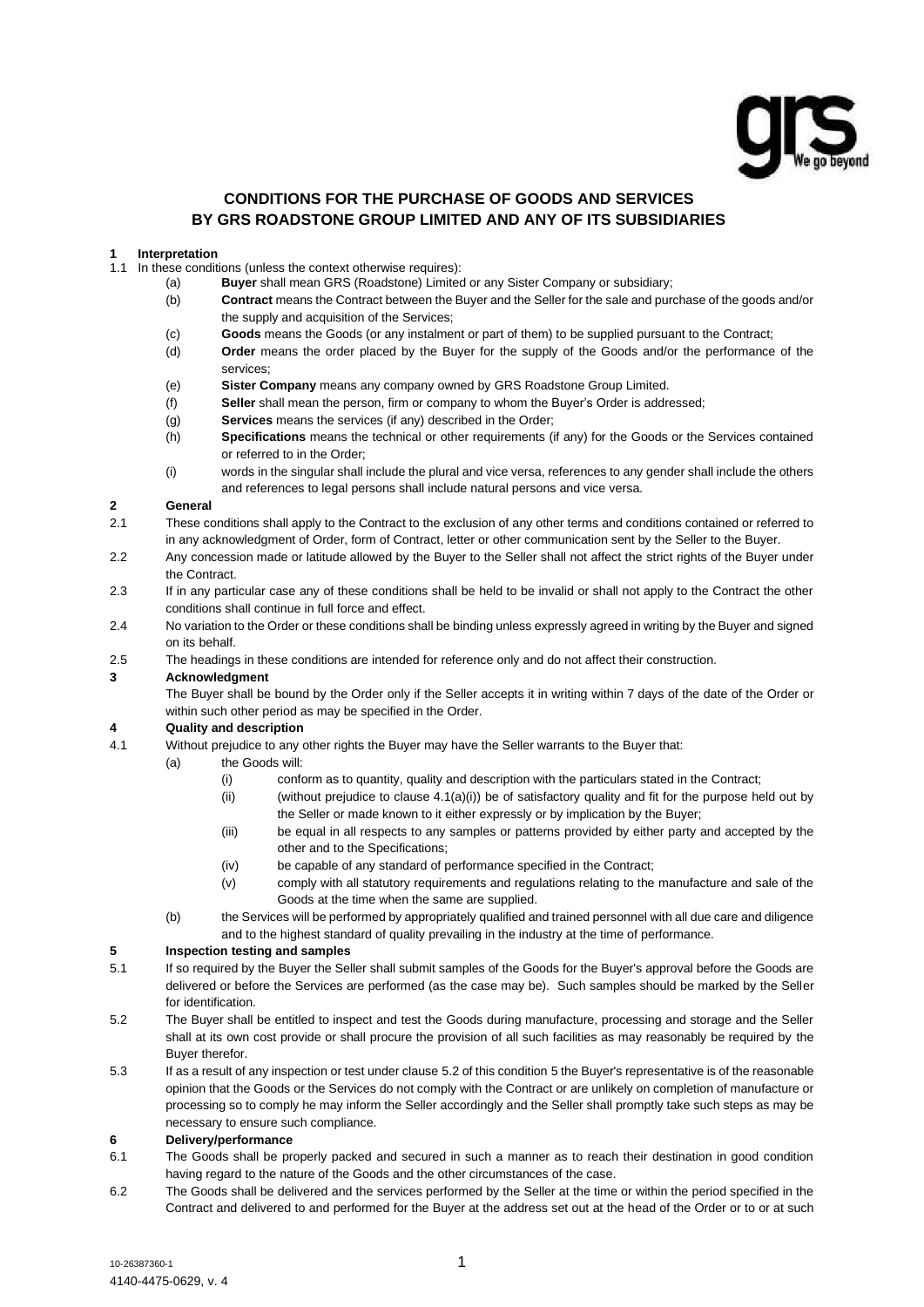other destination as may be specified in the Contract and in the manner specified in the Contract. Delivery shall take place during the Buyer's normal business hours. The Seller shall supply the Buyer in good time with any instructions or other information required to enable the Buyer to accept delivery of the Goods and the performance of the Services.

- 6.3 The Buyer shall have no obligation to pay for or return packing cases, skids, drums or other articles used for packing the Goods whether or not re-usable.
- 6.4 The time of delivery of the Goods and of performance of the Services shall be of the essence of the Contract.
- 6.5 All Goods should be accompanied by a detailed advice note stating the purchase order number and giving full particulars of the Goods supplied except when such Goods are sent directly to premises of the Buyer's customer when the advice note sent with the Goods should not show the Seller's name. A copy of the advice note must be sent to the Buyer on the day upon which the Goods are delivered and an invoice stating the purchase order number must be promptly delivered to the Buyer.
- 6.6 If the Goods are to be delivered or the Services are to be performed by instalments the Contract shall be treated as a single Contract and not severable.

# <span id="page-1-1"></span>**7 Storage**

7.1 If for any reason the Buyer is unable to accept delivery of the Goods at the time when the Goods are due and ready for delivery the Seller shall if his storage facilities permit store the Goods, safeguard them and take all reasonable steps to prevent their deterioration until their actual delivery and the Buyer shall be liable to the Seller for the reasonable cost (including insurance) of his so doing.

### <span id="page-1-0"></span>**8 Buyer's material and equipment**

- 8.1 All drawings, specifications (including the Specifications) and information (**Material**) supplied by the Buyer to the Seller in connection with the Contract are confidential and the Seller and its officials and employees shall not at any time disclose the Material to any third party without the Buyer's prior written consent.
- 8.2 All jigs, tools, moulds, patterns and other equipment (**Equipment**) supplied to the Seller or ordered by the Buyer from the Seller for the execution of the Contract and the Material shall be maintained in good condition by the Seller and the Seller shall indemnify the Buyer against all loss thereof or damage thereto whilst the same are in the Seller's possession or control.
- 8.3 The Material and the Equipment shall only be used for the purpose of manufacturing and supplying the Goods to or performing the Services for the Buyer and shall remain the Buyer's property at all times.
- 8.4 Where the Goods or Services are designed, created or otherwise developed by or for the Seller pursuant to the Contract, then all intellectual property rights therein or reasonably required by the Buyer to use the Goods or Services in the course of its business throughout the world (including, without limitation, patents, copyrights, design rights, registered designs, trade marks, service marks and know-how and the rights to apply for any of the foregoing) (**Intellectual Property Rights**) shall belong to the Buyer absolutely. The Seller hereby assigns the Intellectual Property Rights to the Buyer with the intent that upon the making or creation thereof the Intellectual Property Rights shall automatically vest in the Buyer.
- 8.5 The Seller shall at the Buyer's request (and notwithstanding the termination of the Contract) sign and execute and procure the signature and execution of all such documents and do all such acts as the Buyer may reasonably require:
	- (a) to vest the legal title in, apply for, obtain and maintain in force in the Buyer's sole name (unless it otherwise directs) the Intellectual Property Rights;
	- (b) to resist any objection or opposition to obtaining, and any petitions or applications for revocation of, any of the Intellectual Property Rights:
	- (c) to bring any proceedings for infringement of any of the Intellectual Property Rights.
- 8.6 The Seller irrevocably undertakes that neither it nor any other person will assert against the Buyer or any third party any moral rights in or relating to the Intellectual Property Rights and warrants that all such moral rights are irrevocably waived and extinguished. For the purpose of this condition [8](#page-1-0) **moral rights** shall have the meaning ascribed thereto by the Copyright, Designs and Patents 1988 Act (or any statutory amendment or re-enactment thereof) and all rights similar or corresponding thereto subsisting in any other country of the world from time to time.
- 8.7 All containers, pallets and other packing materials supplied by the Buyer to the Seller shall be maintained in good condition and shall remain the Buyer's property at all times.
- 8.8 At the Buyer's request, the Seller shall promptly return the material and the equipment and the said containers, pallets and packing materials to the Buyer.
- 8.9 Without prejudice to the Seller's liability under the foregoing clauses of this condition 8, the Seller shall maintain such insurance as the Buyer may stipulate in respect of the Material and the Equipment and as shall be necessary to cover the said liability of the Seller and the Seller shall produce to the Buyer on demand either:
	- (a) the policies of such insurances and the receipts for all premiums paid thereunder; or
	- (b) a current certificate of insurance from the insurers under such policies.

### **9 Passing of property**

- 9.1 Risk of damage to or loss of the Goods shall pass to the Buyer on delivery to the Buyer in accordance with the Contract.
- 9.2 The property in the Goods shall pass to the Buyer at the latest on the date of notification by the Seller that the Goods are due and ready for delivery but without prejudice to:
	- (a) the passing of property at an earlier time under any statute or rule of law;
	- (b) any right of rejection which may accrue to the Buyer whether under these conditions or otherwise.

# **10 Rejection**

10.1 Without prejudice to any other of its rights the Buyer may by notice in writing to the Seller reject any or all of the Goods if the Seller fails to comply with any of his obligations under the Contract.